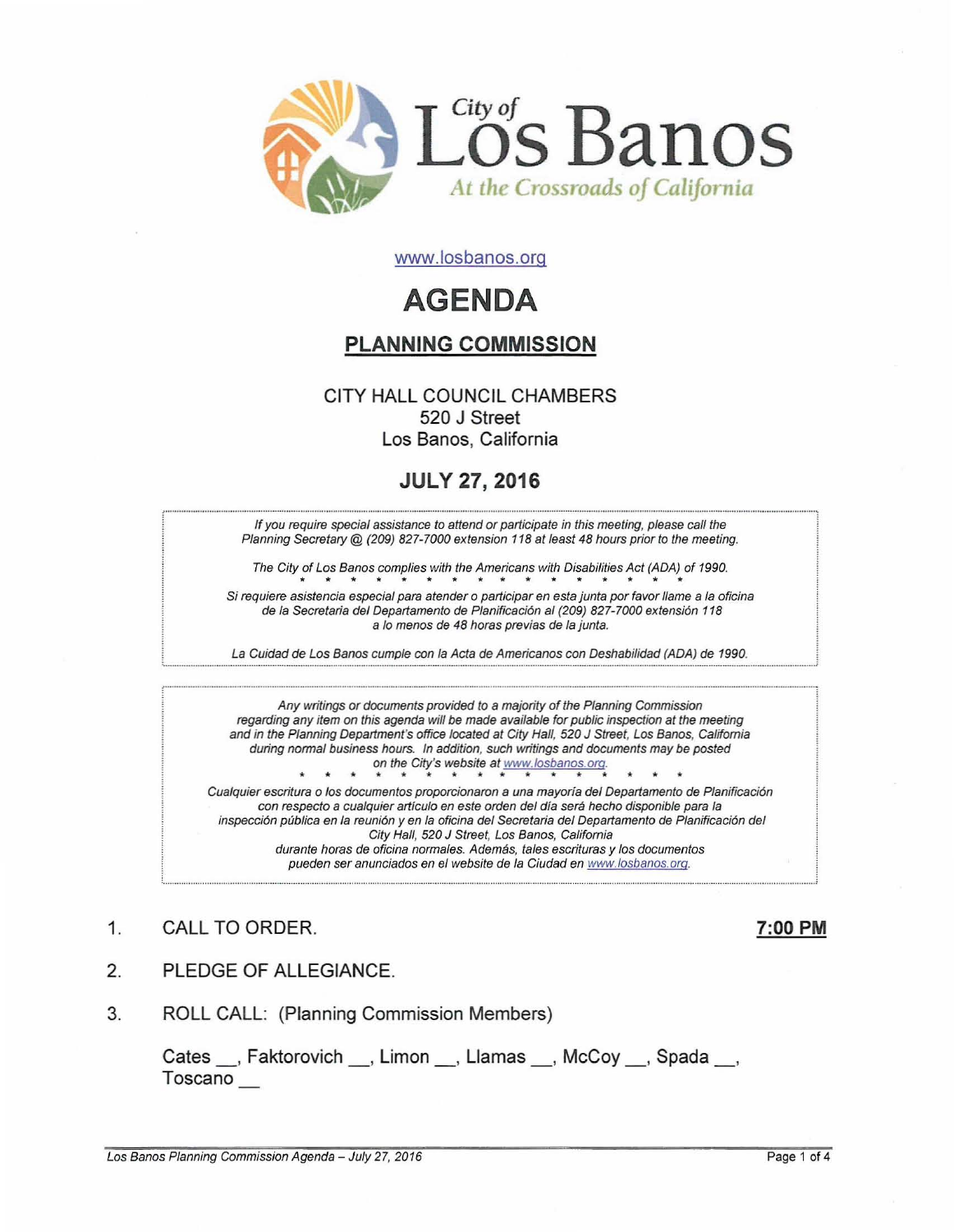## 4. APPROVAL OF AGENDA.

Recommendation: Approve the agenda as submitted.

- 5. PUBLIC FORUM: Members of the public may address the Commission on any item of public interest that is within the jurisdiction of the Commission, including agenda and non-agenda items. No action will be taken on non-agenda items. Speakers are limited to a five (5) minute presentation.
- 6. PUBLIC HEARINGS: If you challenge the proposed action as described herein in court, you may be limited to raising only those issues you or someone else raised at the public hearing described herein or in written correspondence delivered to the City at, or prior to, the public hearing.
	- A. Public Hearing to Consider Vesting Tentative Tract Map #2016-01, Final Development Plan #2016-01, East Center Area Plan Amendment, and Associated Mitigated Negative Declaration for The Villas Consisting of the Subdivision of Approximately 58.8 Acres into 378 Single-family Residential Lots Ranging from Custom and Semi-custom Homes to Production Homes; Approximately 51 Acres of the Project Site Will be Contained within a Private Gated-community with a Four Acre Park/Detention Basin; the Final Development Plan Consists of Site Design and Conceptual Architecture to Implement the Planned Development Zoning; the Project Site is Located East of Center Avenue, South of the Cresthills #1 Subdivision, West of Cresthills #2 Subdivision, and North of Pioneer Road and the City Limit Line; More Specifically Identified as Assessor's Parcel Numbers: 431-270- 010 and 431-270-004 **(Continued from May 25, 2016; Continue to a Date** Certain).
		- 1) Planning Commission Resolution No. 2016-15 Approving The Villas Vesting Tentative Tract Map No. 2016-01 for the Subdivision of Approximately 58.8 Acres into 231 Single-family Residential Lots Located Generally East of Center Avenue, South of the Cresthills #1 Subdivision, West of Cresthills #2 Subdivision, and North of Pioneer Road and the City Limit Line; More Specifically Identified as Assessor's Parcel Numbers: 431-270-010 and 431-270-004.
		- 2) Planning Commission Resolution No. 2016-16 Recommending Approval to the Los Banos City Council of Final Development Plan #2016-01 for The Villas.

Recommendation: Receive staff report, open the public hearing, receive public comment, and continue the public hearing to a date certain.

B. Public Hearing - to Consider a Conditional Use Permit and Associated California Environmental Quality Act (CEQA) Categorical Exemption to Allow the Use of a Type 41 Alcohol License for the On-sale of Beer and Wine in Conjunction with an Eating Place for Wingstop Located at 1989 E.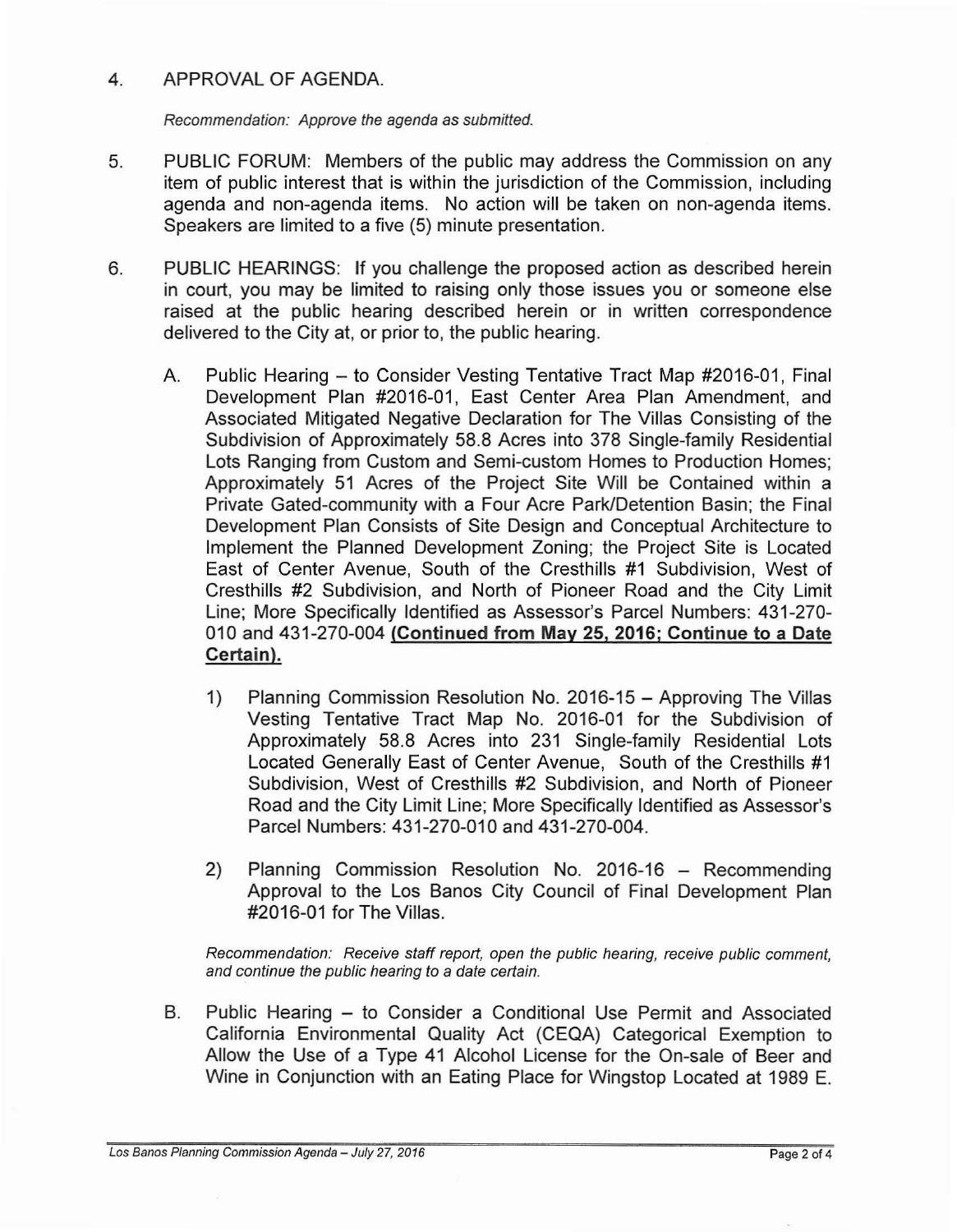Pacheco Boulevard, Suite K, More Specifically Identified as Assessor's Parcel Number: 083-140-028.

1) Planning Commission Resolution No. 2016-36 - Recommending Approval of Conditional Use Permit #2016-15 to the Los Banos City Council for the Use of a Type 41 Alcohol License for the On-sale of Beer and Wine in Conjunction with an Eating Place for Wingstop Located at 1989 E. Pacheco Boulevard, Suite K.

Recommendation: Receive staff report, open the public hearing, receive public comment, close the public hearing, and adopt the resolution as submitted.

- C. Public Hearing to Consider a Conditional Use Permit and Associated California Environmental Quality Act (CEQA) Categorical Exemption to Allow the Use of a Type 21 Alcohol License for the Off-sale of General Alcohol and Type 86 Alcohol License for Instructional Tasting of Alcohol for Save Mart Supermarkets Located at 1400 S. Mercey Springs Road, Suite B, More Specifically Identified as Assessor's Parcel Number: 083-130-040.
	- 1) Planning Commission Resolution No. 2016-37 Recommending Approval of Conditional Use Permit #2016-14 to the Los Banos City Council for the Use of a Type 21 Alcohol License, "Off-sale General Alcohol" and Type 86 Alcohol License, "Instructional Tasting", for Save Mart Supermarkets Located at 1400 South Mercey Springs Road, Suite B.

Recommendation: Receive staff report, open the public hearing, receive public comment, close the public hearing, and adopt the resolution as submitted.

- D. Public Hearing to Consider Cottage Food Operation #2016-01 and Associated California Environmental Quality Act (CEQA) Categorical Exemption at the Residence of 695 Chinaberry Court for Sarah Vanlobensels Located within the Low Residential Zoning District (R-1) and More Specifically Identified as Assessor's Parcel Number: 431-060-016.
	- 1) Planning Commission Resolution No. 2016-35 Approving Cottage Food Operation Permit #2016-01 for 695 Chinaberry Court, More Specifically Identified as Assessor's Parcel Number: 431-060-016.

Recommendation: Receive staff report, open the public hearing, receive public comment, close the public hearing, and adopt the resolution as submitted.

7. DESIGN REVIEW STUDY SESSION – THE CONSTRUCTION OF A NEW 9,536 SQUARE FOOT MULTI-TENANT RETAIL BUILDING WITH A DRIVE-THRU ON 1.22 ACRES AT 1420 E. PACHECO BOULEVARD IN THE HIGHWAY-COMMERCIAL ZONING DISTRICT.

Recommendation: Receive staffreport and provide initial feedback to the applicant.

8. COMMUNITY & ECONOMIC DEVELOPMENT DEPARTMENT REPORT.